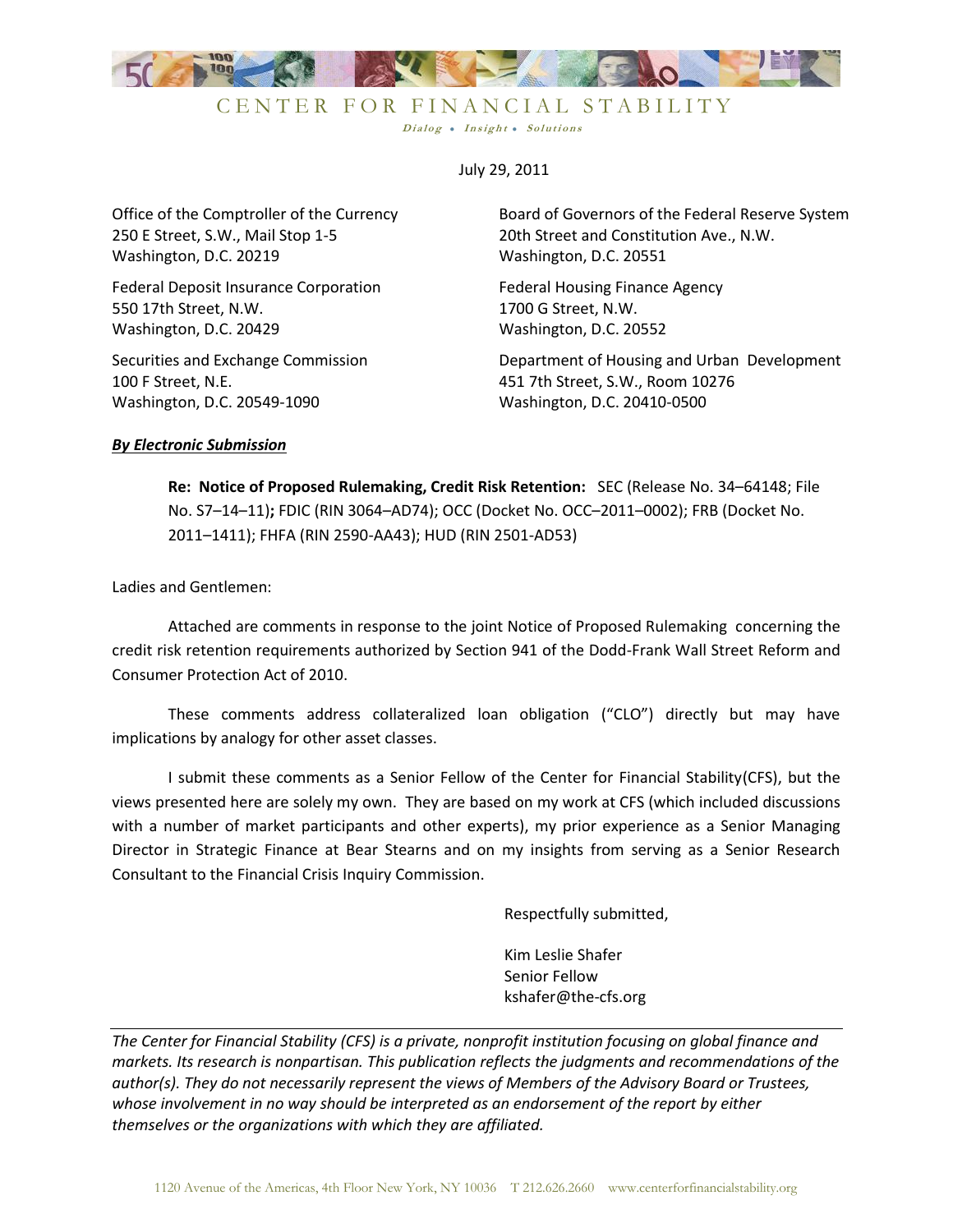

# **Risk Retention for CLOs: Achieving its Objectives**

# **Kim Leslie Shafer**

July 29, 2011

Introduction

 $\overline{\phantom{a}}$ 

Section 941 of the Dodd Frank Act (DFA) was enacted because investors, including systemically significant financial institutions, suffered catastrophic losses, the result of very poor quality mortgages originated and securitized into mortgage-backed securities and then re-securitized into collateralized debt obligations (ABS CDOs<sup>1</sup>). Loan originators and securitizers were compensated based on the volume of production irrespective of the quality of the loans; they lacked ongoing "skin-in-the-game." As an antidote to this originate-to-distribute model, the statute requires all securitizers or originators to be exposed to the risk of loan performance over time thereby incentivizing greater care about their creation. The theory is that retaining risk will better align the interests of the creators of the products with those of the ultimate investors, along the way counteracting asymmetries of information available to these different parties, thereby leading to better loan quality.

The Notice of Proposed Rulemaking (NPR) attempts to implement Section 941 by designing risk retention rules for securitization on an asset by asset basis; this means that the rules established for credit card securitizations may follow a different architecture than those for residential mortgage backed securities (RMBS) and those for collateralized loan obligations (CLOs). Since the risk retention rules for RMBS are inevitably tied to the future of Fannie Mae and Freddie Mac, second liens and other vexing issues, focusing instead on CLOs allows for a somewhat simpler practical look at the concept of risk retention, its merits and pitfalls, and alternative solutions.

These comments responds to three questions raised in the NPR and proposes alternative and more direct means to achieve the objectives of risk retention, as summarized below:

(1) **Should CLOs be exempt from risk retention?** No. The institutional segment of the loan market became an originate-to-distribute market with CLOs as the dominant investors. This led to analogous dynamics – although much less devastating results – as occurred in the mortgage and ABS CDO market. The similarities between the two experiences (loans and CLOs vs. mortgages and ABS CDOs) all relate to misaligned incentives and argue against exempting CLOs from risk retention. The differences between the two relate fundamentally to the quality and transparency of information, thereby highlighting different needs for improving information.

(2) **If risk retention applies to CLOs, then who should retain the risk?** Loan originators should take the predominant share as they have the most control over loan quality. CLO underwriters should participate because they too lack an alignment of interest with investors. Regulators have suggested

 $1$  Many types of CDOs exist. Those composed of subprime RMBS, including mortgage derivative forms thereof, became known as ABS CDOs since subprime is considered an asset backed security (ABS).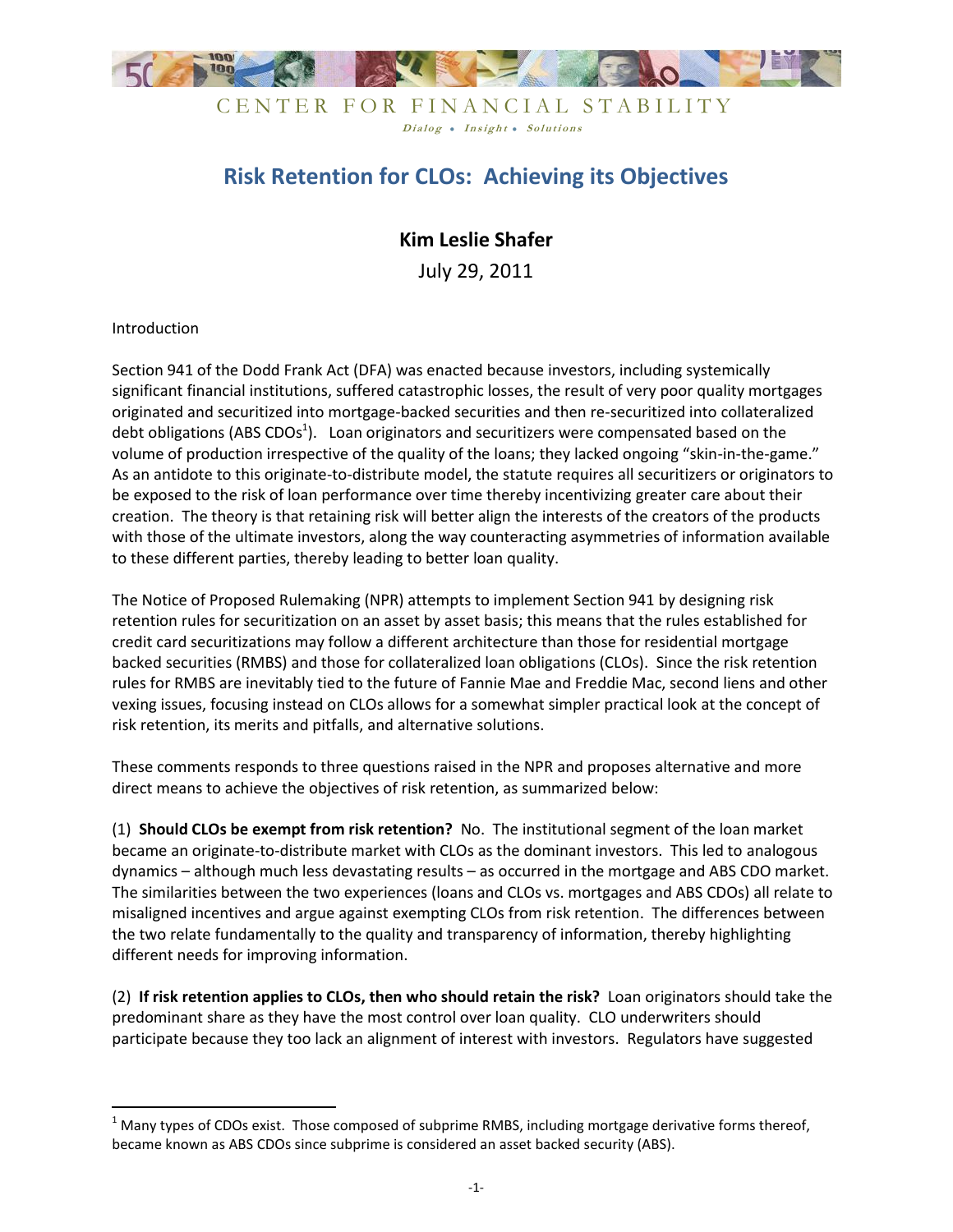

that CLO managers should be subject to risk retention<sup>2</sup>, and the incentives of CLO managers could be better aligned with investors than current practice. However, any risk retention imposed on managers by regulation should count fees as "sweat equity" risk retention, since many managers have limited access to capital. A sharing arrangement among two or three of these parties is appropriate.

(3) **Should the "permissible form" of risk retention differ depending on who retains the risk?** Yes. Regulators have offered up a menu of vertical, horizontal, random sample and other slices of risk as "permissible forms" of risk retention; loan originators would retain a portion of the loan facility and CLO securitizers would purchase a CLO slice. Any of these options could align interests between originators or securitizers and investors, with one caveat. Horizontal slices of tranched products are inherently subject to mispricing by underwriters, and such mispricing can feed bubbles. In fact, horizontal risk retention (of ABS CDOs and RMBS by underwriters) contributed to the financial crisis and demonstrates that risk retention alone could increase rather than diminish risk in the financial system. As a more effective and less perilous means of aligning interests than investing in loan or CLO slices, regulators should consider fees earned over time<sup>3</sup> payable in some subordinated position – to loan originators, CLO underwriters and CLO managers – as an allowable form of risk retention.

(4) **Can the objectives of risk retention be achieved by other means?** Yes. Risk retention is now embodied in statute and should not be repealed unless and until both interests have been aligned better and asymmetries of information ameliorated between product creators and investors. That said, the better policy would be to resolve both the misalignment and the information issues directly – largely by steps that private sector market participants could organize to take. Compensating originators or securitizers over time based on the performance of their products would change incentives directly.<sup>4</sup> Requiring the collection and disclosure of certain *market-wide* information not currently available could also prove surprisingly powerful in shifting incentives towards good performance of loans and CLOs, rather than merely greater volume.

Since risk retention is a response to the financial crisis, understanding the dynamics of certain expansionary forces in that bubble is essential. I contend that no loan or CLO market participant was positioned to provide market discipline, including CLO investors. Instead, competitive pressures within the syndicated loan and CLO markets exacerbated the financial crisis and supported self-reinforcing bubbles. Part I of these comments outlines the bubble dynamics of the originate-to-distribute loan market and its interplay with CLOs. Banks, when they stopped retaining meaningful loan exposures, stopped providing market discipline and looked instead to distribute whatever investors would accept (just as in the mortgage market, although with much less excess). CLOs subsequently became the dominant buyers of institutional loans, just as ABS CDOs became the (even more) dominant buyers of

 $^2$  Other commentators on the NPR have argued: (1) CLOs have performed generally as expected -- their market price nosedive during the financial crisis, notwithstanding. (2) The plain language of DFA does not apply to CLO managers as "sponsors" of a securitization. (3) If CLO managers must retain the proposed 5% *of par* – rather than 5% of the *credit risk* of a securitization – CLO new issuance will largely stop and that segment of demand for leveraged loans will disappear. See e.g. comment letter dated June 10, 2011, from American Securitization Forum, pp. 133-8. This comment letter does not contradict those contentions; rather it focuses on other market dynamics and competitive pressures to illuminate broader policy.

 $3$  Such fees should be recognized as income only when received and should not be hedged or sold.

 $^4$  This approach could be readily implemented if fees were paid over time at some subordinated level. Current discussions that tie increasing amounts of bankers' compensation to their company's stock price performance provide much less direct incentives, with many intervening variables and uncertainties.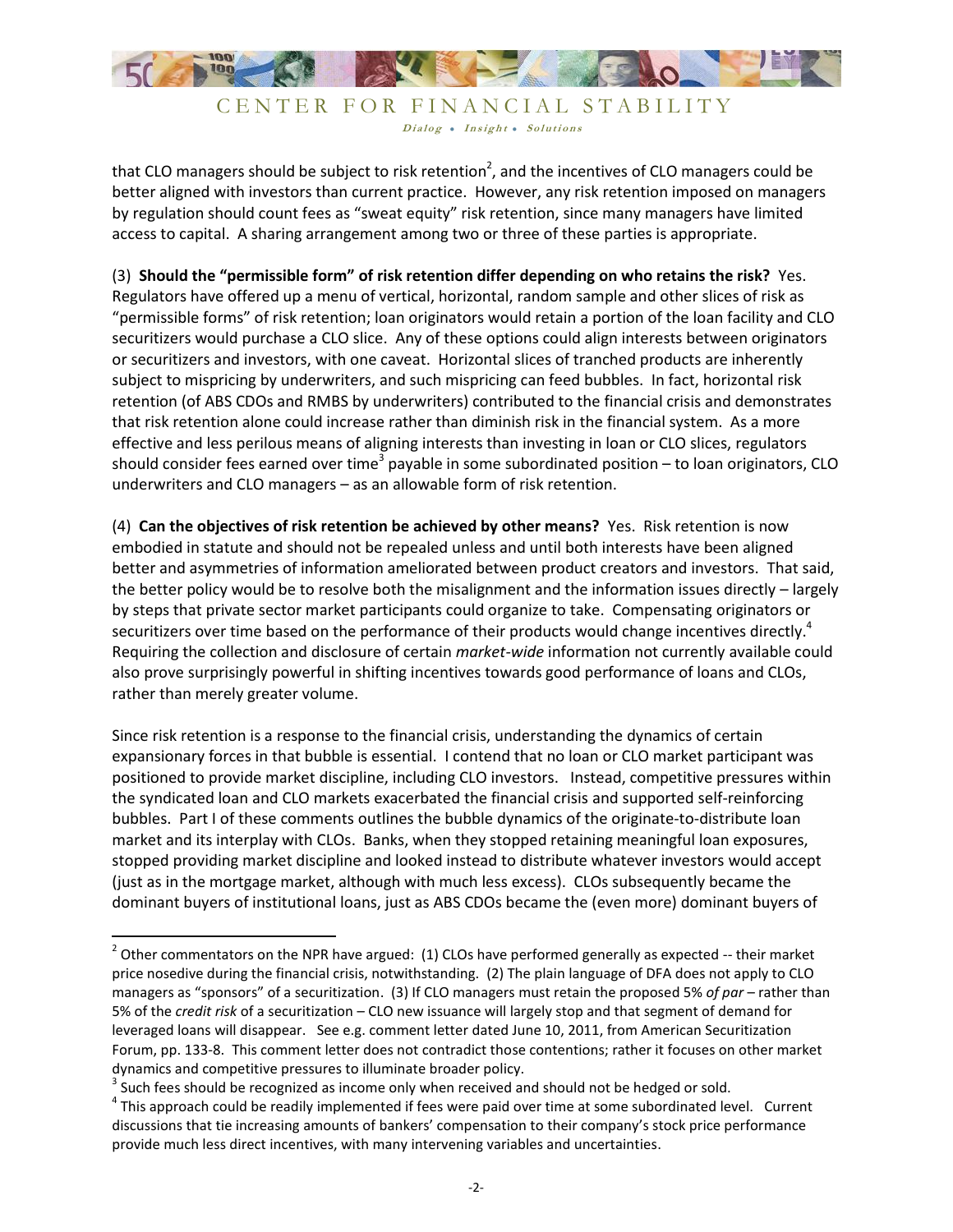

subordinated subprime RMBS. The incentives of CLO and CDO managers, as well as the design of these products and the knowledge base of their investors, contributed to expanding bubbles. Yet CLOs clearly had a materially milder impact than ABS CDOs; why and how matters to the prescription for risk retention.

With this background, Part II then explores the efficacy of risk retention for CLOs as a proposed solution to these bubble dynamics. For banks, whether as loan originators or CLO securitizers, risk retention may align interests but will provide market discipline only if implemented together with improved risk management and appropriately aligned compensation policies; implementing risk retention alone will not correct the tendency towards bubbles. Not only will risk retention likely fail without these additional measures, risk retention may be an unneeded burden if these measures – along with certain information improvements – are in place.

While more comprehensive information about individual companies and loans would contribute towards better market discipline, the collection and dissemination of certain new market-wide information could make a marked difference in diminishing loan bubbles. Banks compete vigorously in volume-based league tables, but data on loan performance by agent banks or CLO performance by underwriter is difficult to find and its absence reinforces the inadequate concern for loan quality. Other information about the loan market and the distribution of CLOs, if widely available, could also make a material difference in flagging excesses in the markets. These more direct measures to counter conflicts of interest and to supplement gaps in information would more effectively support market discipline and have fewer unintended systemic negative consequences than risk retention alone.

#### **Part I: How the Problems with Loans and CLOs Developed**

**Part of the syndicated loan market became an originate-to-distribute market.** The syndicated loan market developed as a means for banks to provide large loan facilities to companies without violating prudential regulations for single-borrower exposure. A lead or agent bank would organize a group of banks to provide jointly the loan so that each would own a reasonable sized piece. Historically, commercial banks that syndicated loans kept a portion of the loan (often called term loan A's<sup>5</sup>) in their portfolios, but this practice markedly changed with the development of term loan B's. Agent banks distributed all of the syndicated term loan B to institutional buyers and retained none if possible, although the agent bank did tend to retain part of the short-term revolving lending facility to the borrower. Investment banks that originated term loans distributed them much as they did high yield bond<sup>6</sup> offerings. The distribution to institutional investors technically occurred in the secondary market<sup>7</sup>, but the time between the closing of the loan facility and sale of the loans to investors was quite short. Banks liked the originate-to-distribute business since it generated fees without any continuing regulatory capital charges if loans were sold down to zero.

<sup>5</sup> Some loan facilities have term loan A's and B's, which would be *pari passu*. However, often term loan B's displaced the A's entirely. Their differences reflect their design for banks or for institutional buyers. Term loan A's tend to be shorter in maturity than term loan B's; also A's amortize whereas B's are essentially bullet maturities. Term loan A's tend to be rated BB and have lower yields than term loan B's which more commonly are rated single-B or occasionally CCC and yield more.

 $^6$  High yield bonds, unlike leveraged loans, are securities and are covered by investor protections of securities laws.

 $^7$  CLOs may not buy loans until they have entered the secondary market.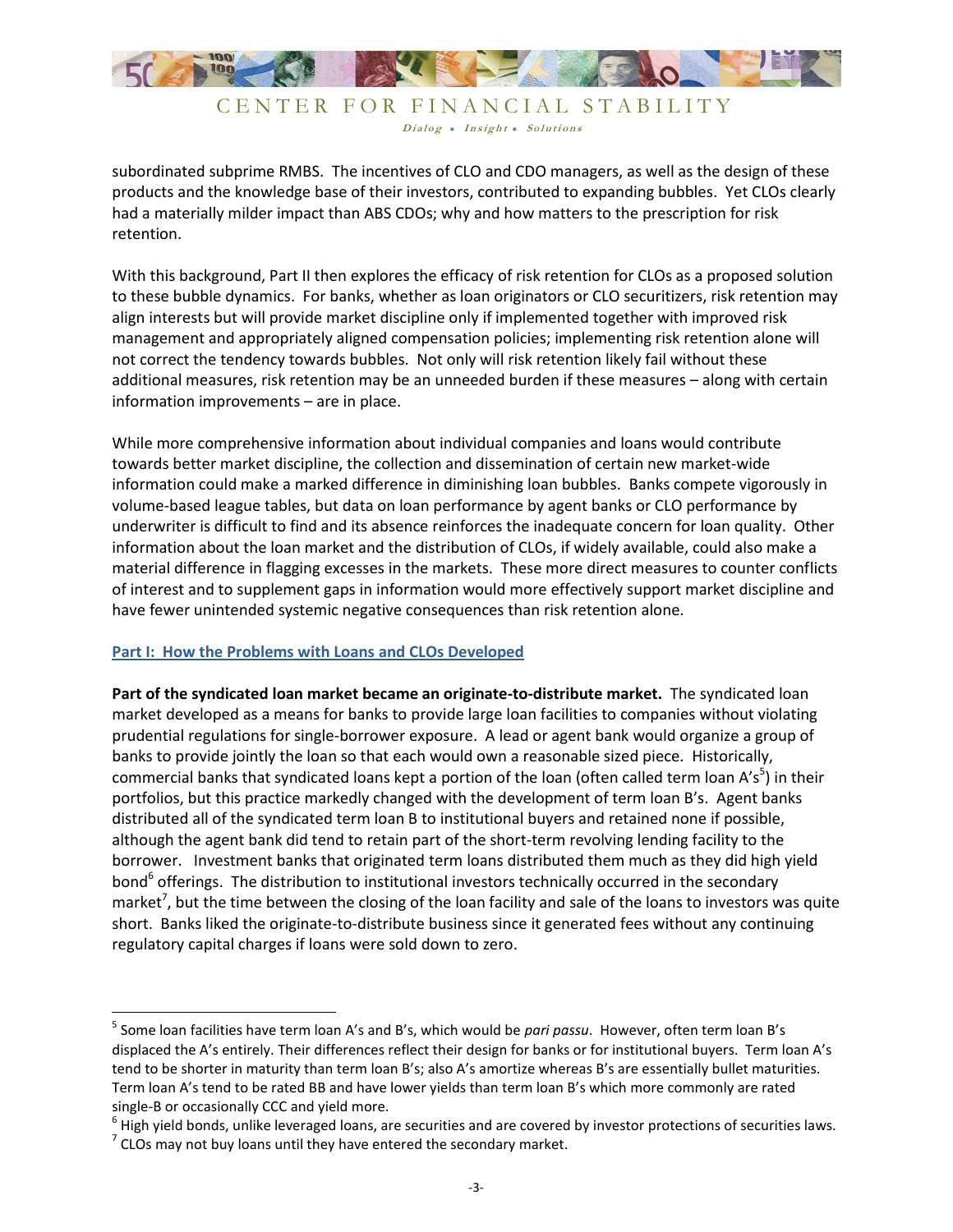

The originating banks competed for syndication business from corporate borrowers based on relationships and their ability to distribute loans on terms favorable to borrowers, including higher leverage, looser covenants and lower borrowing rates. Once banks stopped retaining meaningful loan exposures, they stopped providing market discipline and looked instead to distribute loans on whatever terms investors would accept.

**Underwriting standards declined as the distribution of loans to institutional investors, including CLOs, became the dominant model.** Leverage multiples increased, the proportion of covenant-lite loans grew, dividend recapitalizations became more common and more single-B rated loans (rather than BB-rated) were issued during the boom years preceding June 2007. CLO volume, including the number of CLO managers, grew rapidly starting in 2003. Low interest rates during this extended period may well have influenced this decline in standards even more than the development of the CLO market. Nonetheless, investors are a diverse group and became materially more numerous with the CLO market's rapid expansion.<sup>8</sup> Loan investors primarily negotiated on interest rate or price rather than covenants or degrees of leverage (with the latter terms primarily negotiated by the agent banks). Another factor that contributed to declining underwriting standards was that CLOs were better able to accommodate single-B rated loans than other, more conservative loans.

**The quality of loan information declined over the past decade.** As the number of investors in a loan syndication increased from one or two dozen banks to one or two hundred CLO managers and other institutional investors, companies communicated less.<sup>9</sup> Banks themselves, when they no longer retained<sup>10</sup> significant loan exposure, performed less in-depth credit analysis on those borrowers. At the peak of the credit bubble syndicating banks allowed investors only a day or two to evaluate credits before indications of interest had to be submitted, whereas a decade ago investors typically had a week to review documents, perform analyses and attend issuer calls/meetings. When each investors' allocation amounted to only a few million dollars in size - especially common for CLO managers – the economics to support in-depth diligence also declined.<sup>11</sup> Further, when competition for assets heated up, managers who asked many questions or requested time for analysis did not see their allocation requests fulfilled. These troubling trends allowed borrowers to make more aggressive assumptions about their business prospects and/or negotiate less restrictive covenants, but truly inaccurate information was not a significant issue with loans – unlike mortgages.

**The CLO market contributed significantly to the loan bubble.** Initially the institutional buyers of syndicated loans were largely loan mutual funds, insurance companies, high yield funds and hedge funds. The highly levered loan market grew rapidly from 2003 through the first half of 2007 in line with the meteoric expansion of the CLO market. Indeed, CLOs exceeded 60% of the institutional loan market each year from 2000 through 2006.<sup>12</sup> The extensive demand from CLOs for loans allowed many

l

 $^8$  According to S&P, in 1997, approximately 40 institutional managers invested in leveraged loans across 67 vehicles. By 2005, 225 managers participated in the leveraged loan market, across 571 vehicles.

 $^9$  Other causes may include Regulation FD. Whatever the cause, loan investors tend to agree that quality declined.  $10$  These statements apply to loan facilities for larger companies. Middle market loans tend to be distributed to a small group of investors and the originator tends to retain a significant portion of the loan facility.

<sup>&</sup>lt;sup>11</sup> Perhaps large institutional investors with larger allocations could drive a better process were they a more significant share of the market.

<sup>&</sup>lt;sup>12</sup> S&P Leveraged Commentary & Data.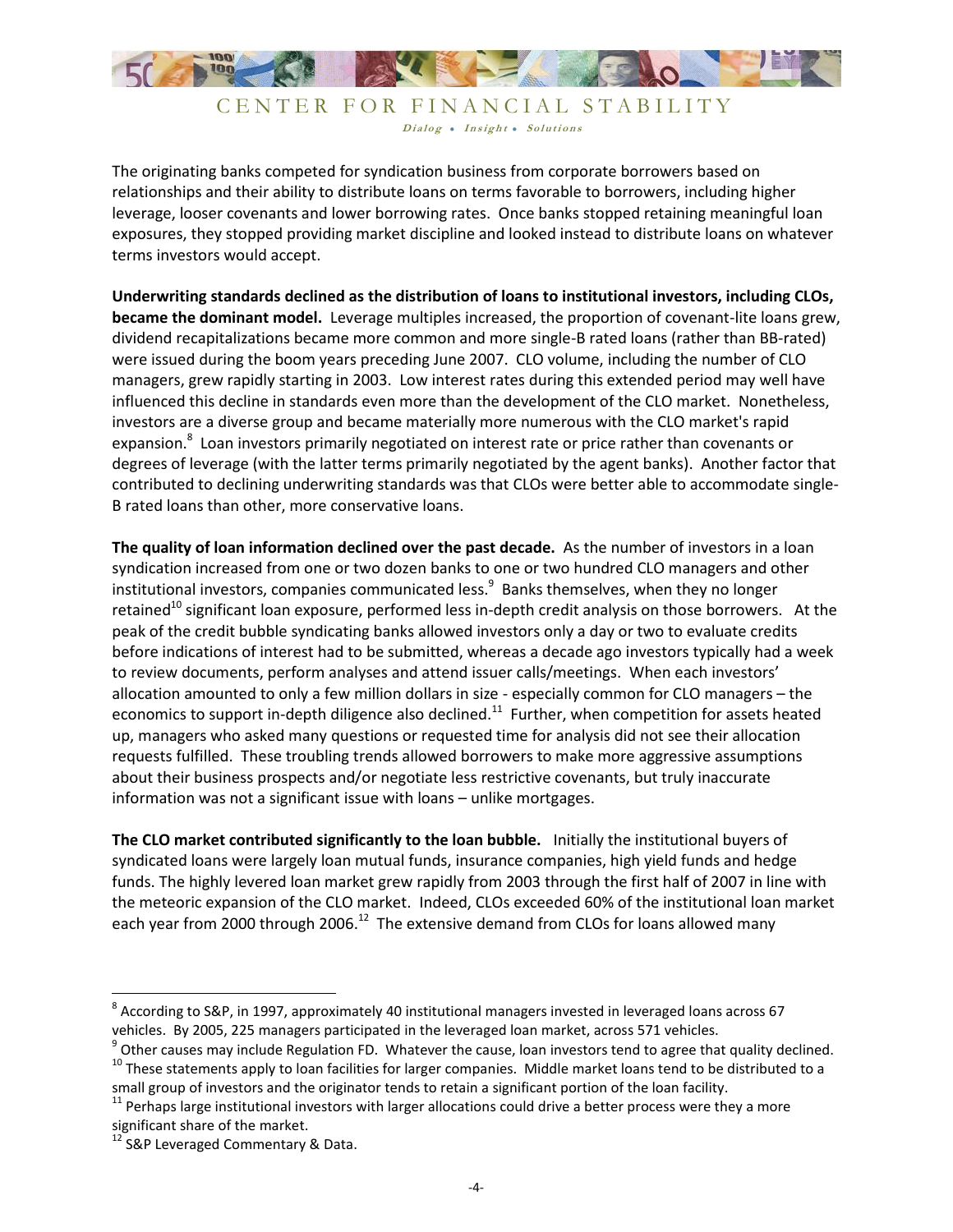

Dialog • Insight • Solutions

companies access to loan financing that otherwise would have had to rely, or rely more heavily, on issuing high yield bonds.<sup>13</sup>

CLOs as buyers of loans are different from most other loan investors in several respects that, taken together, tend to support the expansion of asset bubbles: First, loans once within CLOs are not marked to market by design (except for "market value CLOs"). Marking the loan portfolio to market could indicate how risky the loans are but does not necessarily indicate how the CLO is performing – for example, if loans bought at lower prices increased overcollateralization, the CLO ultimately could benefit. Second, CLOs by design are term financing and their managers typically cannot be fired easily – unlike a loan mutual fund where investors can pull out their money rapidly. Third, once a CLO is raised the manager generally must keep the funds invested in loans rather than cash.<sup>14</sup> CLOs managers are thus under less immediate scrutiny than other loan managers and have incentives to keep buying loans even if they fear a loan bubble. $^{15}$ 

**While loan originators look to loan investors to provide market discipline, CLO investors are particularly ill-suited to provide that discipline.** CLO investors effectively choose an asset class, hire a manager and then invest for a particular risk-return by choosing a certain tranche. While many CLO investors became knowledgeable about the structural features of this product, many were not. In the end, CLO investors relied on the track record of the managers and the risk profile determined by the rating agencies in making investment decisions. Mostly, CLO investors were not knowledgeable about individual loan positions and were too far removed to influence loan underwriting quality. CLO investors may not have understood the correlation models of the rating agencies, although reviewing stresses of different loan default and recovery assumptions was commonplace.

Moreover, CLOs by design are more illiquid longer term investments than mark-to-market vehicles. This makes their performance more difficult to measure except over long periods of time. Additionally, good market-wide performance can mask less discriminating credit work by a manager. Given that CLO investors may not know how their investments will turn out for several years, their ability to provide discipline in the loan market is limited. In the absence of such pressure from their investors, CLO managers cannot effectively provide loan market discipline either.

**The CLO-magnified bubble in the loan market exacerbated the financial crisis.** Agent banks became overly dependent on the CLO "take-out." They made firm underwriting commitments with the expectation that demand from CLOs would continue to allow quick distribution of syndicated loans.

<sup>&</sup>lt;sup>13</sup> Indeed the institutional segment of the highly levered market shifted from 8% in 1997 to 57% in 2007 with high yield bonds declining from 40% to 20%. Institutional term loans replaced both bonds and other loan facilities. Source: S&P/LCD, Thomson Reuters LPC, Merrill Lynch. In addition, second liens, which are in essence a hybrid between loans and high yield bonds, developed to provide higher yields for higher risk to hedge funds and CLO buyers (until rating agency rules changed in 2007 to make them less attractive to CLOs).

<sup>&</sup>lt;sup>14</sup> Even though new CLO issuance mostly stopped in 2007, many existing CLOs are still within their multi-year reinvestment periods – meaning that they must replace loans that mature. CLOs consequently have continued as a source of demand. Note that even with very limited new issuance CLOs currently remain nearly 40% of loan investors.

<sup>&</sup>lt;sup>15</sup> Note that the converse is true as well. Upon the bursting of a bubble, mark-to-market leveraged investors can create greater downward price volatility whereas CLOs can better ride out the storm. Loan investors using total return swaps (TRS) for leverage who could not raise additional capital were subject to forced selling of their portfolios; this phenomenon was part of the loan price collapse in 2008.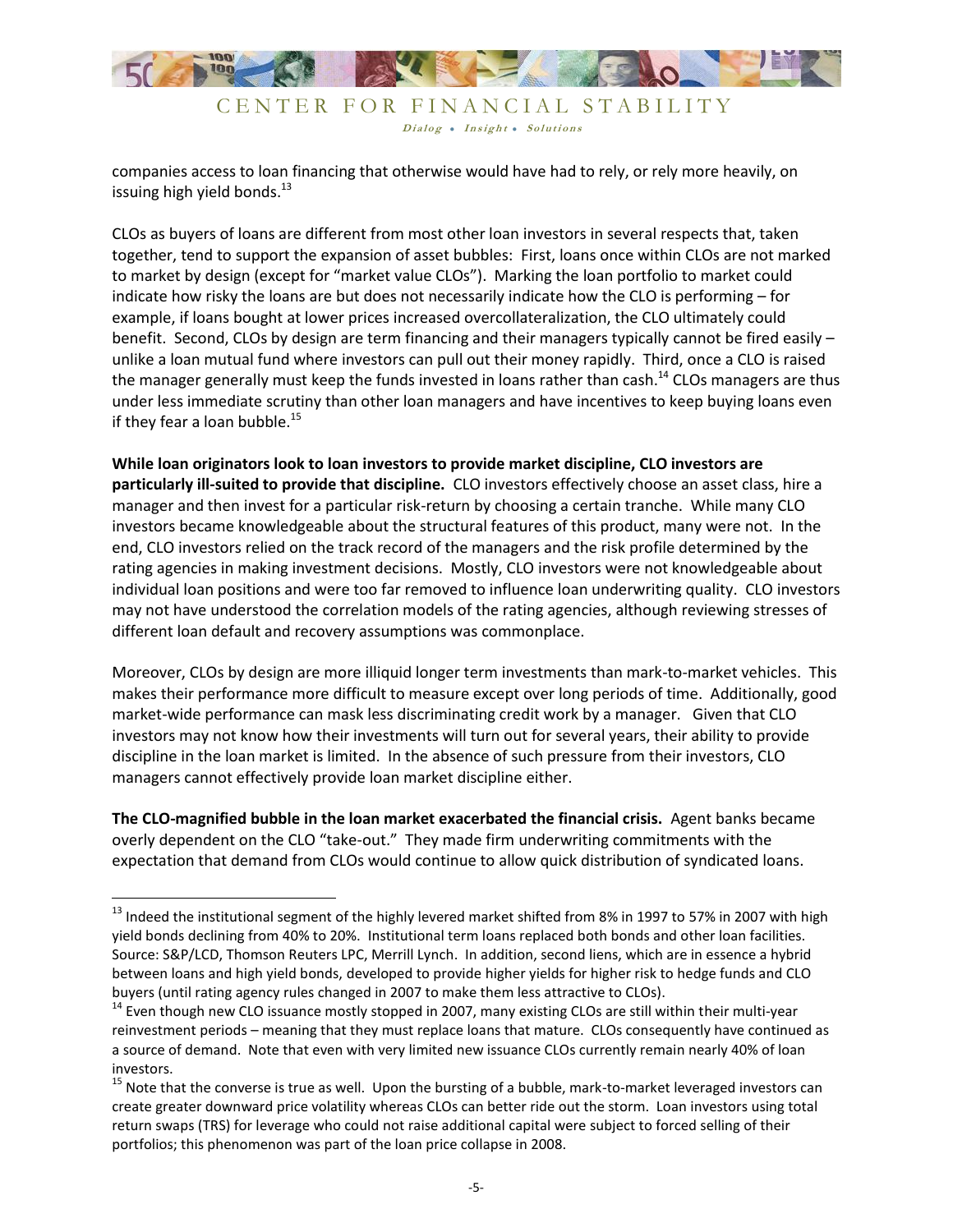

When the CLO market abruptly shut down in the summer of 2007, banks were saddled with enormous loan commitments reaching \$300 billion. Loan prices started to drop from par to below 90 in February 2008 but did not really crack until September 2008. In December of that year loan prices declined to unprecedented lows in the mid-60s.<sup>16</sup> Previously, syndicated bank loans had never dropped below the 90s. Just at a time when bank capital and liquidity were scarce because of mortgage related losses and SIVs, the huge loan exposures of too-big-to-fail (TBTF) institutions compounded the problem. Thus, the firm underwriting of loans by banks exacerbated the credit crisis. In effect, the market suddenly enforced not just 5% but 85+% risk retention on the agent banks and they lacked the supporting capital, not to mention the long-term oriented credit analysis, to hold the loans.

**The same incentives existed in the CLO market for managers and underwriters as existed in the disastrous ABS CDO market. Only the differences between the two products explain the vast differential in their performance.** CLO managers, as well as other loan asset managers, seek to add assets under management in order to earn fees. Both ABS CDOs and CLOs allowed managers to grow assets for an expected term of five to ten years with limited capital investments.<sup>17</sup> Small groups of asset management professionals, often on the basis of track records at larger institutions, could set up shop. This often benefited individual managers, many of whom had significant expertise, but it did add to competitive pressures, whether in growing demand for loans to fill CLOs or for subprime securities to fill ABS CDOs, and did mean that smaller managers needed to do a certain number of deals to keep the lights on. Short-term pressures to raise enough assets could overshadow a less conservative manager's desire for good long-term performance for investors.

Initially, market practice had been for CLO and CDO managers to invest in a meaningful first loss or equity tranche to demonstrate an alignment of interests with investors, but this practice diminished over time for several reasons. Many smaller managers lacked capital and even some larger managers did not have a ready source of capital. Also, underwriters that wanted managers to retain more than a token equity slice would lose business to other dealers who offered more relaxed terms. CLO investors in turn were so eager for allocations that they did not insist; in addition, investors in the senior tranches saw a potential conflict of interest between buying the safest loan collateral (their interest) and the highest yielding collateral (equity investors' interest) so they did not insist on equity participation by managers. Conversely, investors in equity sometimes were insufficiently sophisticated to insist on this and at other times were too disparate to have enough market power to insist. Then, as equity participation by managers diminished, more and more credit professionals sought to become CLO and CDO managers, thereby feeding the demand for product and the respective bubbles in loans and RMBS.

The differences between their products, rather than the incentives for their managers and underwriters, explains why ABS CDOs performed so poorly and CLOs did not. ABS CDOs and CLOs both relied heavily on rating agency assumptions and methodologies, but the similarities between the two products end there. Rating agency assessments proved largely correct for CLOs and disastrously wrong for ABS CDOs. For ABS CDOs both the ratings on the underlying RMBS and the correlation assumption for creating the CDO capital structure were seriously miscalculated and/or were premised on inaccurate data. For CLOs,

<sup>16</sup> LSTA/LPC Mark-to-Market Pricing.

 $17$  CLOs were less levered than ABS CDOs so that a manager who did invest in 20% of the equity in a \$300 million CLO would need roughly \$5 million whereas a similar percentage in a mezzanine ABS CDO could be only \$2 million. Also, loan collateral had to be acquired at premium prices whereas subprime ABS sold at discounts to par; this contributed to the smaller equity amounts needed for ABS CDOs.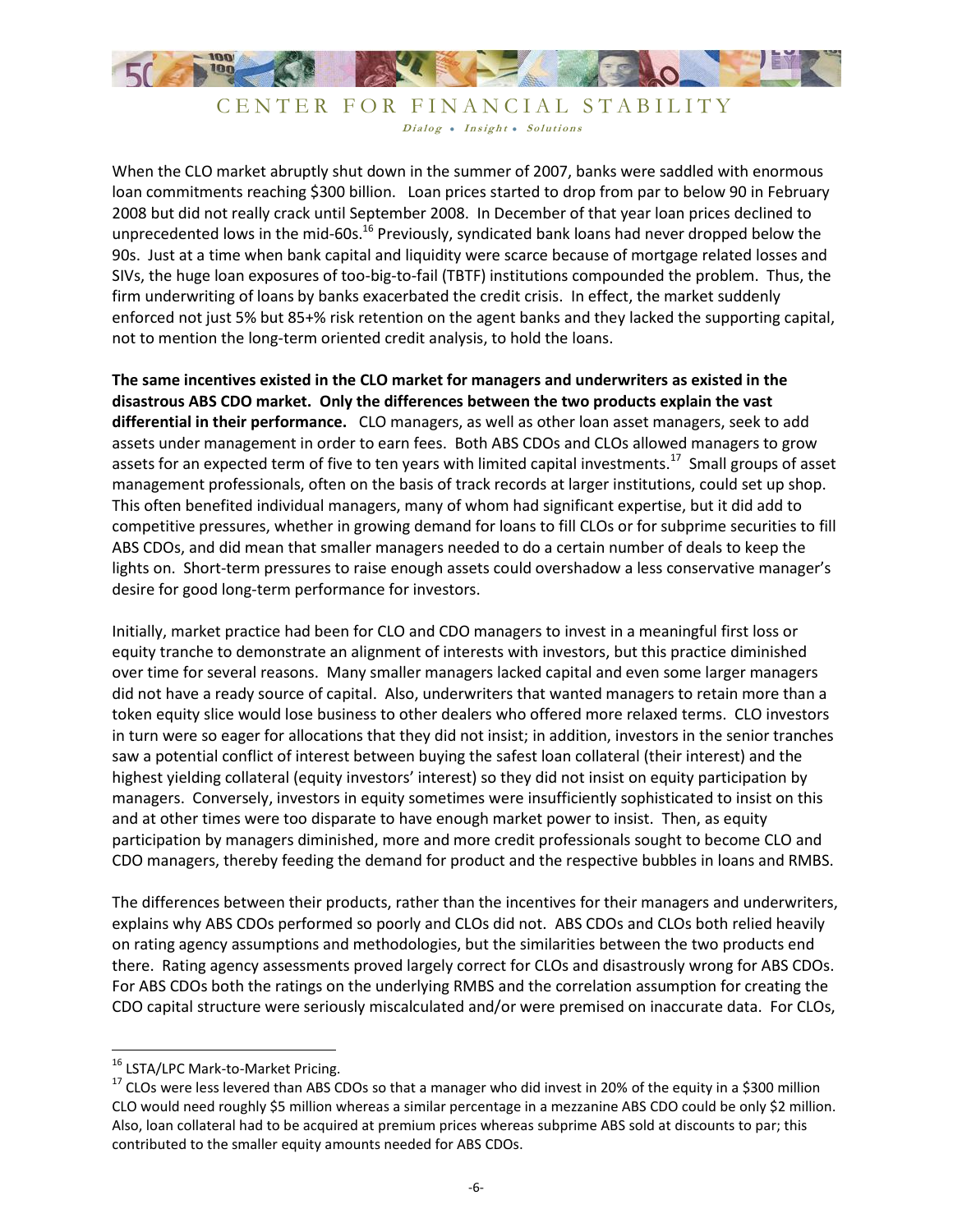

the rating agencies' track record in rating the underlying loans was relatively good – Enron and Worldcom, notwithstanding – and the correlation assumption regarding loans (which relies on diversification by industry) proved far less problematic than with ABS CDOs.<sup>18</sup> Further, the information available to loan investors, including CLO managers, turned out to be far more accurate than mortgage information provided to RMBS investors. This is not surprising since many more informed parties get involved in the origination of corporate loans. Only the mortgage broker, the originating lender and perhaps a due diligence firm typically reviewed mortgage files. In contrast, for corporate loans, accountants, auditors, lawyers, rating agencies, bank supervisors, as well as the originating lender reviewed the company, so misrepresentations tended to be few. Another difference between the two products stems from ABS CDOs being a re-securitization; running stresses of assumptions for the underlying collateral in analyzing an ABS CDO was quite difficult to do whereas analyzing different default and loss assumptions for loans – and their timing – was relatively straightforward for CLOs. As a consequence, subordinate CLO investors may have relied less on ratings and more on their own views of expected loan defaults. Note that these differences in performance all relate to the quality of information provided and investors ability to analyze that information. However, in 2007 CLO investors did not make these distinctions between CDOs and CLOs and fled the market.

Another development significantly differentiated the ABS CDO market from the CLO market: mortgage credit derivatives came to dominate (synthetic and hybrid) ABS CDOs whereas synthetic loan collateral and correlation trading had little effect on CLOs. Often equity exposure to ABS CDOs was merely part of a trading strategy net short of mortgages, whereas equity investors in CLOs wanted to be long loans. This need to raise real equity dollars from third party investors moderated the CLO-led loan bubble, while its absence accelerated the bubble in mortgages and ABS CDOs. Synthetic versions of loans, called loan credit default swaps or LCDS, could develop more broadly in the future and lead into similar treacherous territory.

#### **How CLOs exacerbated the financial crisis is quite different from how ABS CDOs significantly**

**contributed to causing the crisis.** ABS CDOs were disastrous because they supported and exacerbated the bubble for subprime mortgages and because the value of their most senior AAA-rated tranches fell from par to pennies. These prices did not recover as the underlying mortgage backed securities (rated AA down to BBB) became almost worthless from mortgage losses many multiples higher than those expected. In contrast, pricing for CLO tranches followed the plunge in loan prices cited above, dropping to the 60s for AAA rated tranches but then rebounded sharply in 2009. Many observers in 2008 had expected annual syndicated loan default rates to skyrocket to 15% or even 20% but the rate jumped to 12% and only briefly. Both loan and CLO prices then recovered, to the high 90s currently for loans and low to mid 90s for CLO AAAs. CLO downgrades were widespread as the rating agencies changed their criteria, but only two defaults occurred and upgraded ratings are now pending as the rating agencies moderate their criteria.

<sup>&</sup>lt;sup>18</sup> ABS CDOs are a re-securitization of already securitized subprime mortgage-backed securities. CLOs in contrast are a first order securitization of rated loans to corporations. The length of performance history relied upon by the rating agencies for assigning subprime ratings was quite short, whereas corporate ratings have a track record dating back to the 1930s.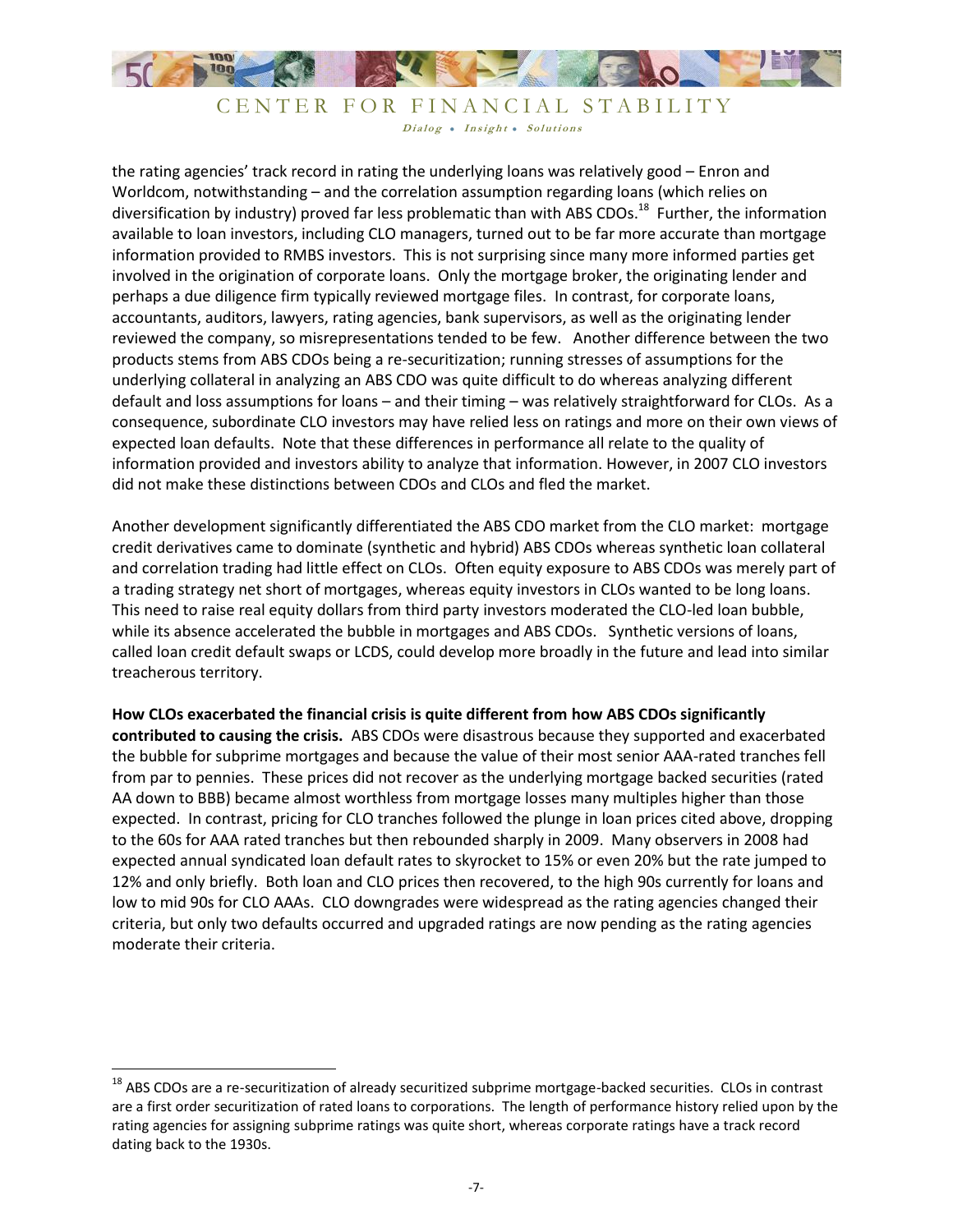

CLO underwriters did not retain significant risk exposure to CLO tranches in the same way certain TBTF institutions did with their ABS CDOs.<sup>19</sup> Perhaps this was another reason that the CLO market remained smaller than the ABS CDO market, thereby inflicting less damage. The broader distribution of CLO AAA paper also meant that the 40 point rather than 90+ price crash was broadly distributed amongst banks and monolines. Since CLO paper did not default – unlike the ABS CDO tranches – many investors did not have to mark these positions to market.

While this discussion generally supports the good performance of CLOs, two cautionary comments are warranted. The loan market was unfairly hurt by the mortgage and ABS CDO mess but it was also partially saved by the abrupt end of the credit bubble. In other words, if the CLO market had not shut down in 2007, loan quality and ultimately CLO performance might well have deteriorated far more. Second, many loans owned by CLOs are approaching their maturity dates, often referred to as a "wall of maturities." CLOs are current buyers of loans as they must replace any runoff, but reinvestment periods for outstanding CLOs will largely end in 2012 to 2014. If the existing loans cannot successfully be refinanced in the present environment (because too few CLOs are being issued and other demand does not materialize), then loan defaults could increase significantly causing CLO performance to suffer. If loans and CLOs perform well only when loans can be refinanced and purchased by new CLOs, then touting their strong performance is merely a circular argument.

#### **Part II: Risk Retention Does Not Address the Problems as Effectively as Other Measures Can**

Risk retention rules are designed primarily to counteract the misalignment of interests, including those that result from asymmetries of information, inherent in any originate-to-distribute securitization process.<sup>20</sup> Such conflicts of interest, along with information disparities, exist between loan originators and loan investors as well as between CLO underwriters and CLO investors. CLO managers, of course, are both loan investors and parties to CLOs with somewhat divergent interests from CLO investors. Examining information and conflict issues in the loan and the CLO markets separately reveals the limited utility of risk retention alone.

The nominees for retaining risk under the NPR are some combination of CLO managers, CLO underwriters and loan originators – or perhaps a third-party if the CMBS model is followed. The very arguments that suggest CLO managers do not fit within the plain language of DFA support the understanding that CLO underwriters are "securitizers" for risk retention purposes $^{21}$  and agent banks are "originators." The discussion below considers these parties and how better to align interests and improve information flows in order to moderate the development of asset bubbles.

 $19$  A possible explanation for this difference is that the natural arbitrage for CLOs worked better but that ABS CDOs needed very tight pricing of the AAA tranche for the arbitrage to work. Banks with balance sheets thus took on super-senior exposure because the fee income from the ABS CDOs was attractive.

<sup>&</sup>lt;sup>20</sup> Federal Reserve Board, "Report to Congress on Risk Retention" (October 2010). A third element is pro-cyclical economics, as discussed in Financial Stability Oversight Council, "Macroeconomic Effects of Risk Retention Requirements" (January 2011).

<sup>&</sup>lt;sup>21</sup> A "securitizer" is defined as an ABS issuer or "a person who organizes and initiates an asset-backed securities transaction by selling or transferring assets, either directly or indirectly, including through an affiliate, to the issuer." DFA Section 941(b). Typically, the CLO underwriter finances the accumulation over 6 to 9 months of 50% to 90% of the initial loan assets by the (special purpose vehicle) CLO issuer until the CLO securities are issued at closing. Managers select the loans, but the CLO underwriter does the transferring and takes the market value risk of the accumulating portfolio should the CLO fail to close.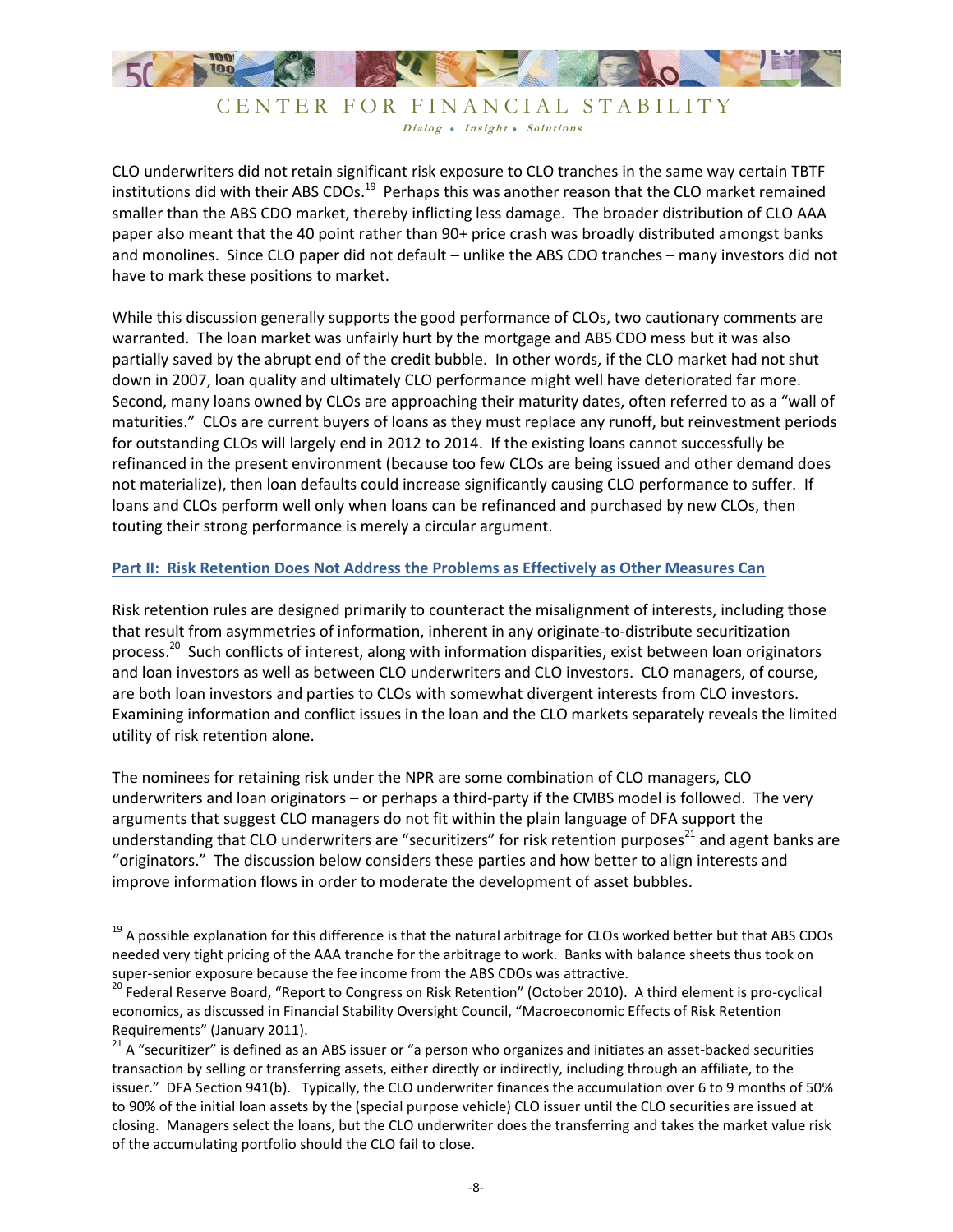

**Loan originators are best positioned to control loan quality but are insufficiently incented to do so.** In the loan syndication process the misalignment of interests between originators and investors is a greater concern than information asymmetries. As discussed previously information asymmetries may have led to increasingly optimistic assumptions in the loan market, but the veracity of company information and ratings generally were not problematic. Instead, the lingering concern in the originateto-distribute loan market is that all short-term incentives promote volume over quality. Loan originators have short-term incentives to increase volume/issuance and only more limited inchoate long-term "franchise" incentives related to loan quality. Competitive pressures mean that loan syndicators compete for assignments from borrowers by offering the most flexible terms. Compensation for the banks and the bankers is based on origination volume, not loan quality, on revenue generated rather than loan performance.

Were originating banks to retain unhedged part of each syndicated loan, their incentives would be better aligned with investors' interests; information about companies might become less superficial and leverage might be more restrained.<sup>22</sup> Also, a more appropriate allocation between high yield bond financing and loan financing might be restored, if banks hesitated to provide the most highly leveraged or loosely covenanted loan financing. However, requiring originators to retain risk could merely increase the risk on TBTF bank balance sheets without improving loan quality. This is the conundrum of risk retention.

**Bank regulatory agencies supervise the loans on banks' books but cannot provide sufficient loan market discipline.** Bank supervisors very extensively review syndicated loans but in the end they have limited resources and are no longer reviewing all loans. They do not review as intensely those syndicated loans that are fully distributed to investors. Furthermore, if a loan has been completely distributed, agent banks may not keep as extensive ongoing information so that bank supervisors will not see performance information about loans of size to the financial system. Former Comptroller of the Currency John Dugan advocated that banks should not have lower underwriting standards for the loans they syndicate and fully distribute than those for loans held in portfolio<sup>23</sup>, but this proposal has not been implemented across the loan market. Also, some bank holding companies do not retain portfolios of loan exposure outside their trading activities. Were banks as "originators" required to retain risk exposure to the loans they distribute, supervisors would see these loans and capital standards would apply. However, it is also worth remembering that the bank regulators did not prevent the hung loan problem in 2007 – as they, like the banks themselves, had come to believe in the voracious CLO demand for loans. DFA empowers regulators to review employee compensation arrangements that encourage inappropriate risks<sup>24</sup>, but they have thus far shown reluctance to use this authority expansively. Thus, relying on bank supervision seems as dubious as relying on rating agencies or CLO investors to provide market discipline.

l

<sup>&</sup>lt;sup>22</sup> The significant asymmetry of information is between the company that is borrowing and the investors who are lending. The (private) equity investors in the company that is borrowing have the most skin-in-the-game and have the incentive to do a thorough review before investing in the company. Historically, such sponsors would add equity if a company ran into trouble, and loans had very high median recovery rates as a result. However, equity investors who have earned fees or dividends, thereby significantly reducing their effective equity investment, may become less willing to prevent defaults.

<sup>&</sup>lt;sup>23</sup> See e.g. http://www.occ.treas.gov/news-issuances/news-releases/2007/nr-occ-2007-109.html.

 $24$  DFA Section 956(b).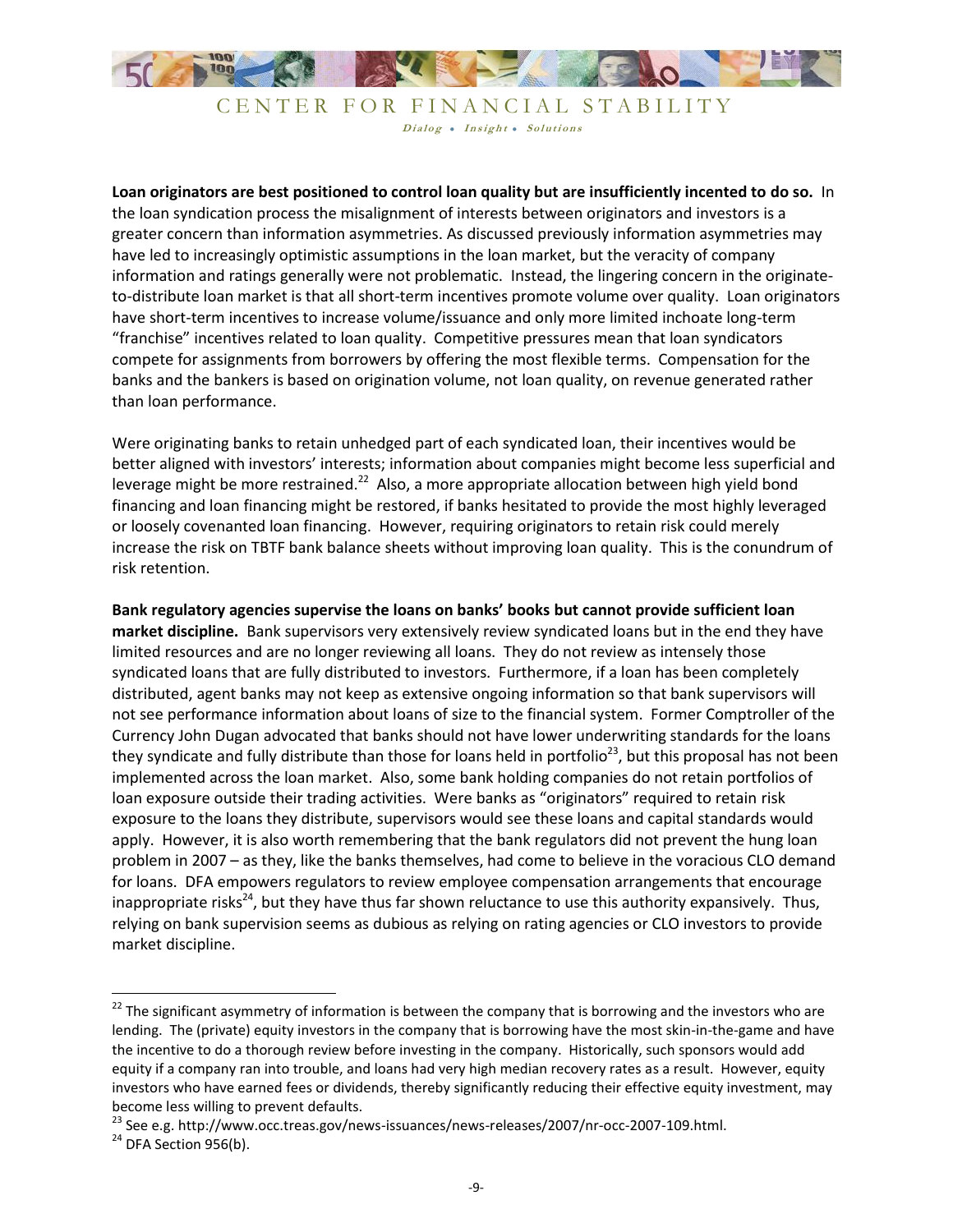

**CLO underwriters' interests, like loan originators' interests, are misaligned with investors. Paying placement fees over time and based on product performance would more directly align interests.** As with other investment banking transactions CLO underwriter fees are based on origination volume, are paid at closing and are not related to the ultimate performance of the loan or transaction. CLO bankers in turn are compensated based on revenue generated rather than CLO performance. The conception has been that bankers, as well as rating agencies<sup>25</sup> and other professionals, have completed their role once the CLO securities have been created and distributed.

Underwriters and CLO managers are incented to arbitrage the rating agency criteria, thereby promoting greater statistical risks than the CLO models measure. Like their compatriots in loan origination, bankers do not stop issuing deals when markets are overheating.<sup>26</sup> Their incentives are to continue and not to ask market-wide questions.

One way to redirect underwriters' focus would be to pay placement fees over time, rather than upfront at closing, and at some subordinate level. Relating the receipt of fees to CLO performance would align underwriters' and investors' interests, even without a risk retention investment of capital. Such fees would directly tie bankers' incentives to product performance.<sup>27</sup> At a minimum, fees structured in this way should count as a "permissible form" of risk retention. Such a rule would not stop bubbles but it might well slow them down – which could materially limit their destructiveness.

**Among the parties who might retain risk, CLO underwriters should participate but they should not retain horizontal slices of CLOs.** The parties that might be required to retain risk could include the loan originator, the CLO underwriter, the CLO manager or perhaps a third party investor in CLO equity. As argued above, loan originators are in the best position to control loan quality, and regulations should favor their dominant participation. CLO underwriters, however, are the parties that indirectly purchase the loans for a CLO securitization and thereby may become subject to this regulation as "securitizers."

Requiring underwriters to retain a horizontal first loss position should set off warning signals, despite better aligning interests with investors. A key cause of the financial crisis, after all, was oversized risk retention of ABS CDOs by certain TBTF institutions. Some of those institutions retained enormous exposure to the senior most tranches at prices below market clearing levels, thereby effectively subsidizing CDO originations and increasing their issuance. The CDO bankers did not object to the subsidy as it enabled them to issue more CDOs and generate more fee income, for which they took credit without regard to their banks' retained exposure. Risk retention of horizontal or equity portions of CLOs by underwriters inevitably would lead to mispricing of those (riskiest of) tranches. A narrow vertical slice would mean that market distribution of the remainder would establish unsubsidized pricing, whereas a horizontal slice would not.

Bank capital requirements will vary depending on which type of risk is retained. (The low capital charges against super senior ABS CDO slices had encouraged their excess retention and thereby their excess

<sup>&</sup>lt;sup>25</sup> Shifting rating agency fees to a smaller upfront and larger ongoing, monitoring fee would better align their interests as well.

<sup>&</sup>lt;sup>26</sup> Despite these incentives, disclosure and information issues have not to date been a significant concern about individual CLOs. This may result from the absence of derivatives, which came to dominate ABS CDOs, or more simply from the rebound in CLO prices.

<sup>&</sup>lt;sup>27</sup> Bankers might prefer this sort of deferred compensation arrangement were it an alternative to substantial compensation in company stock, which necessarily more indirectly relates their work to their compensation.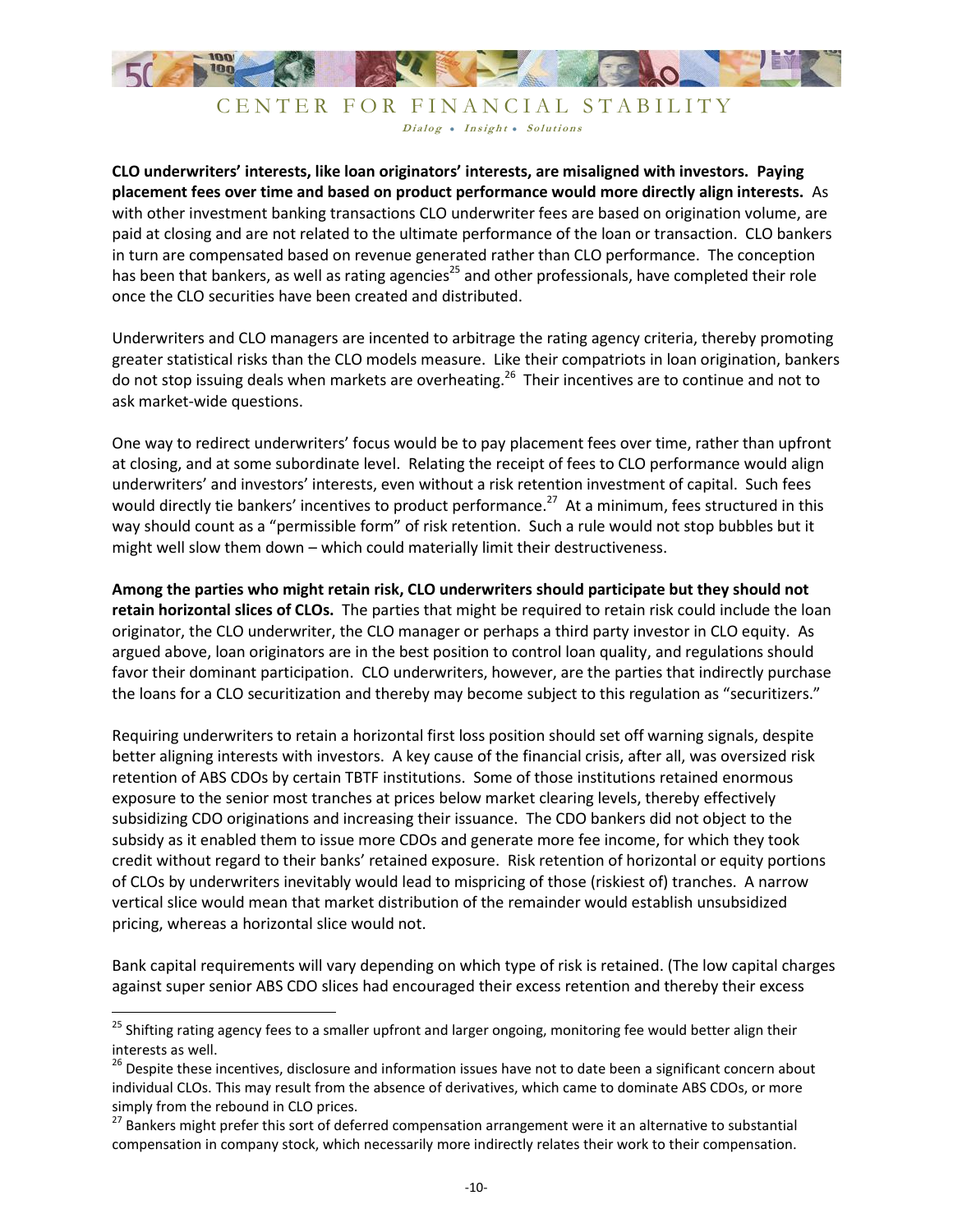

origination.) The capital charge for loans or vertical slices presumably would be 7 to 8%. This charge might well discourage banks from originating CLOs were they alone to bear the full risk retention load. The capital charge for CLO equity, however, should be close to dollar for dollar as the risks of loss are considerable. 28

**Risk retention alone will not correct the tendency towards bubbles. Risk retention requires improved risk management and appropriately aligned compensation schemes.** Risk retention does address the misalignment of interest, as retaining part of a loan gives the bank an interest in its performance. The theory is that banks would perform intensive credit underwriting – both in terms of information gathering on companies and negotiating covenants and leverage – once they put their own balance sheet at risk. Similarly, CLO underwriters in theory might slow down in an overheated market or rebalance investor protections. In theory, proper capital, loss reserves and risk management would somehow inevitably follow retained risk. Yet, if the revenue from origination is all recognized at closing irrespective of future performance, and banker performance reviews and compensation are related only to upfront revenue, then risk retention could merely add to bank risks rather than change any incentives to improve loan or CLO underwriting. Good risk management, again as recent history attests, does not inevitably follow bank investments; in fact, it typically loses out to revenue pressures.

If risk retention requires proper risk management and compensation incentives to fulfill its objectives, it may be simpler merely to implement the latter rather than the former. The fee arrangements suggested above are a direct way to align incentives.

**CLO managers' interests are not fully aligned with investors under current fee arrangements without an equity or sweat equity contribution. Regulators should count managers' sweat equity as a "permissible form" of risk retention.** CLO managers, in contrast to underwriters, are paid over the life of the transaction since loan selection or monitoring duties are ongoing. Senior fees supposedly allow managers to cover their costs<sup>29</sup> with any subordinated fee or later incentive fee providing real upside. If a manager does not invest in the CLO equity, then under standard fee arrangements they have no real loss potential. The eagerness of credit professionals to become CLO (or CDO) managers – particularly when some managers no longer needed to invest in roughly 20% of the equity<sup>30</sup> – supports this point. Many asset managers do not risk their own capital to manage money, but the long term lock-up of funds

 $^{28}$  If capital should be one for one for a horizontal slice, then why not have a third party provide the capital? A third party might seek a lower return on capital than a bank and might well be less systemically significant. The objection to this arrangement is that such parties cannot sufficiently influence underlying loan quality, so their participation would support the bubble dynamics described previously.

<sup>&</sup>lt;sup>29</sup> Rating agency criteria have dictated that senior fees are paid prior even to the AAA-rated tranche. Rating agencies designed this rule so that a AAA investor would retain a manager even in disaster scenarios. From an individual deal perspective this rule is logical, but from a market perspective it encourages too many CLOs. A better rule would be to pay some managers their senior fee (of 10 to 15 basis points) *pari passu* or junior to the AAAs.

 $30$  In a \$400 million CLO, the equity tranche would be approximately \$33 million. A 20% share would be \$6.6 million and a manager would typically earn \$2 million in fees annually plus a back-ended incentive fee. Note that 5% of the CLO par amount would be \$20 million, the amount of risk retention in the NPR. Were the "credit risk" for the CLO considered to be in line with the below investment grade tranches, then 5% of roughly \$65 million would be only \$3.25 million. If instead tranches rated below AAA were considered a proxy for the "credit risk" of the CLO, then 5% of roughly \$130 million would be \$6.5 million. These numbers vary based on the leverage within CLOs, and new CLOs in 2011 are less levered than those issued in 2007.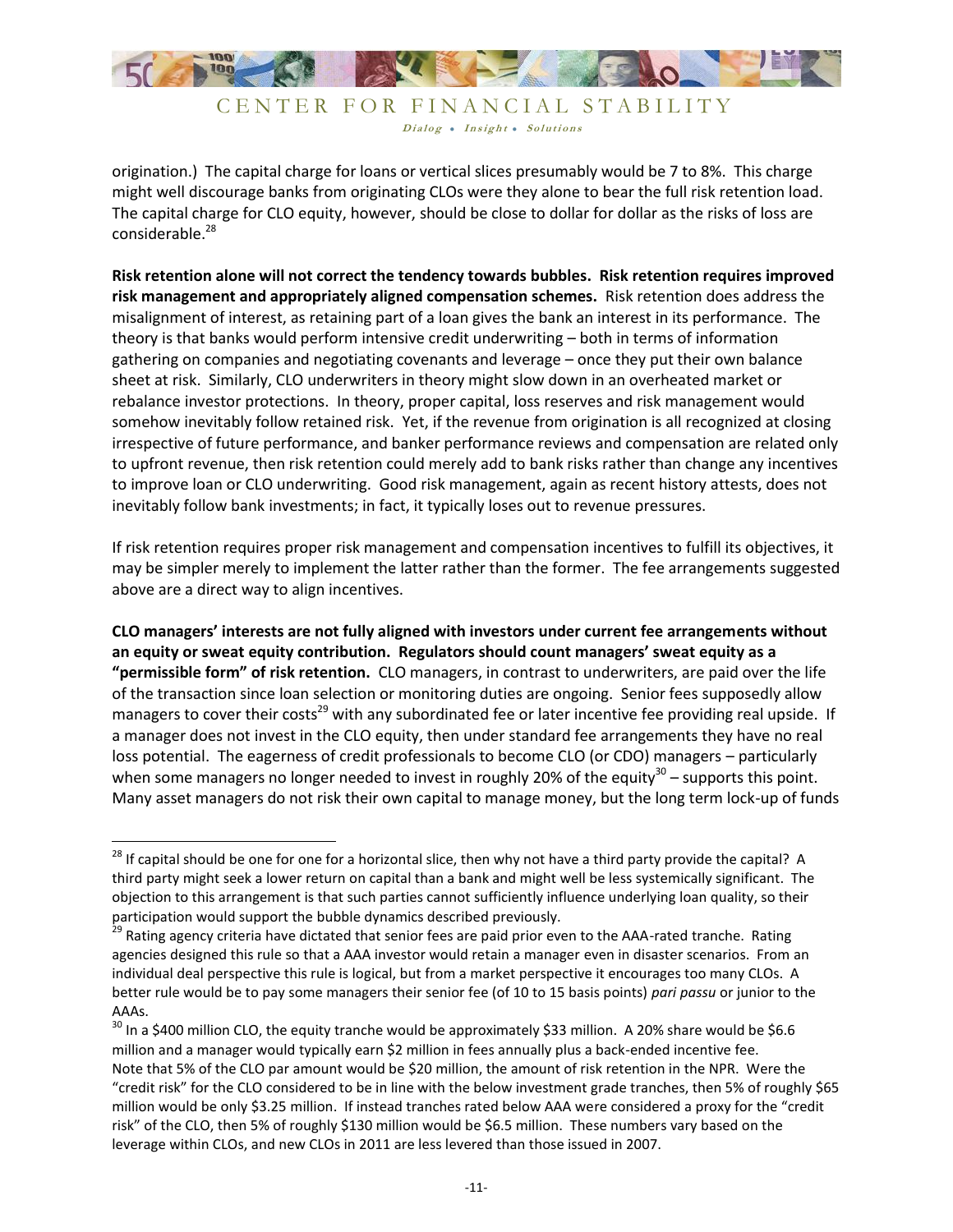

Dialog • Insight • Solutions

coupled with the difficulty of assessing CLO performance underscore the need for managers to have some downside risk for poor performance. Either an equity or sweat equity investment would align interests with the downside risk that investors bear.

If the subordinate management fees had to be reserved or reinvested within the CLO – for perhaps three years – then a manager could have skin-in-the-game even without making an upfront equity investment. Recognizing that managers often have limited access to capital, such a sweat equity type of investment should be permitted whereby fees kept within the CLO rather than paid out quarterly could be counted towards any risk retention requirement. As with the suggestion above for loan and CLO bankers, tying personal compensation of CLO managers to product performance matters a lot, especially if the equity source ultimately is a third party.

**Certain market-wide, rather than deal specific, improvements in information could counteract tendencies in the loan and CLO markets towards bubbles.** Better information should translate into more responsible loans and securitized products. If better transaction-related information is needed and the veracity of such information cannot be assured, risk retention may be the best way to compensate for that asymmetry. However, if the information needed is more market-wide, then promulgating better market-wide information may support market discipline more effectively than risk retention. The information asymmetries between borrowers and investors were much less severe with syndicated loans and CLOs, than with mortgages (where data veracity has become a central controversy). However, certain market-wide information, not currently collected about loan and CLO market participants, could help investors and regulators spot developing bubbles and/or educate investors and regulators about performance issues.

- 1. Data on performance of loans by agent banks and CLO performance by underwriter is not readily available. Such information would be a relatively low cost means to spark competition towards good product performance rather than just volume. Bankers notoriously compete for top placement in *volume-based* league tables. Alternative measures would incent competition based on performance, even though methodological debates inevitably would arise over how to measure this. Bank management and regulators, as well as investors, would find such information useful.<sup>31</sup>
- 2. Rating agencies should also be tasked with gathering and presenting information about how syndicated loans are different today from the historical data upon which their CLO models are based. Rating agencies' models should be more sensitive to how markets have moved and their criteria are being arbitraged. If rating agencies or others gathered the information, CLO underwriters might be obliged to disclose it. Typically, CLO underwriters market CLOs using historical information about the loan asset class; yet, the loans targeted for CLOs could be lower rated, have higher leverage or otherwise differ materially in their risk profile than the general loan market of prior years. Presenting more of this type of information would help investors make better investment decisions and raise potential red flags against deteriorating standards. Disclosure requirements for CLOs, which are covered by securities law protections, should prevent selling a product based on factors that have changed materially, but reliance on the protective phrase "past results do not predict future performance" has diminished care in disclosure. Promulgation of this type of information could well slow or diminish the escalation of bubbles.

 $31$  The Shared National Credit Review may already have much of this loan information. Rating agencies have some as well regarding deals they rate.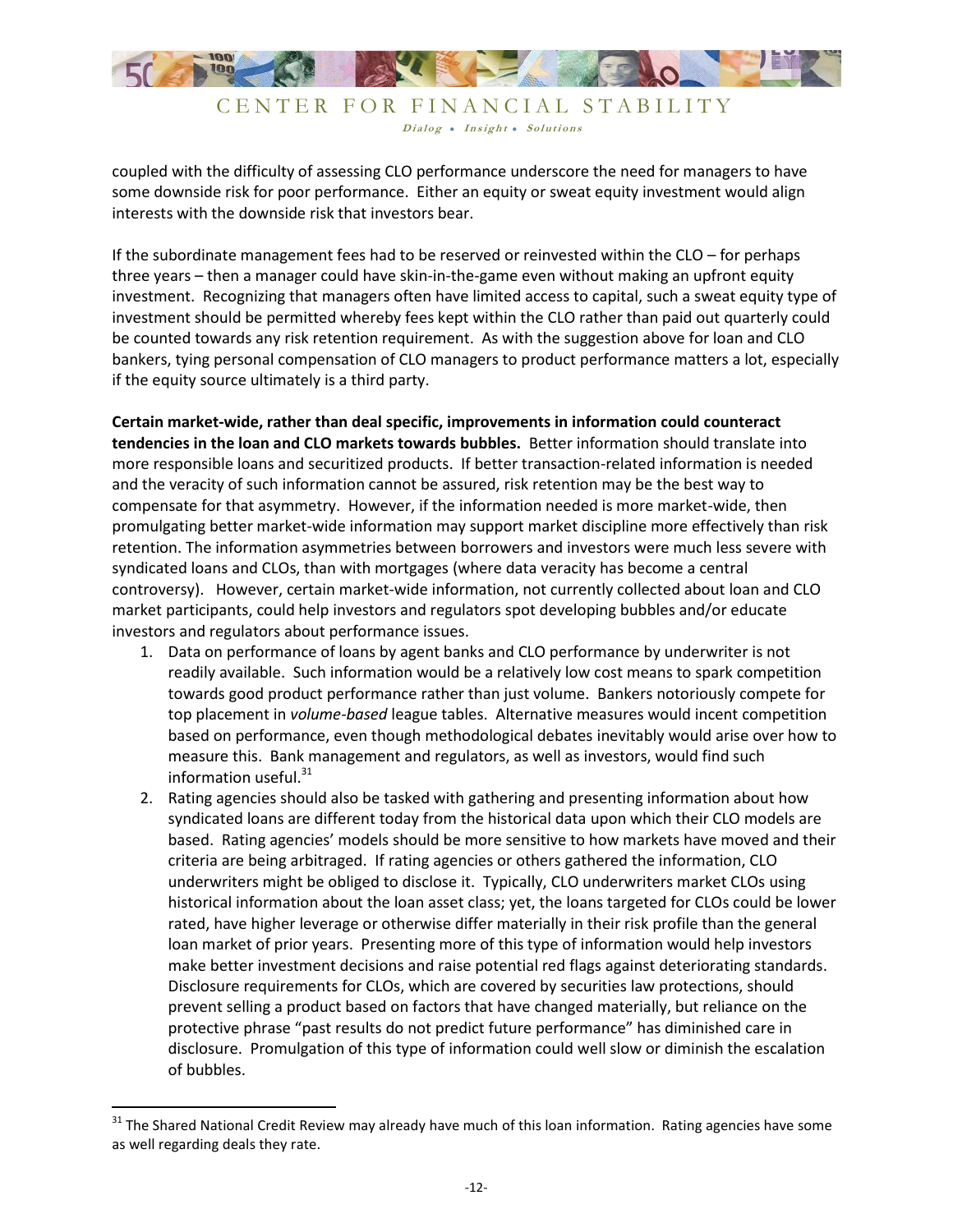

- 3. Data typically has not been collected on the tranches of CLOs that end up re-securitized in other structured vehicles. Rating agencies should track this information and disclose it, i.e., the percentage of various CLO tranches that are sold to other CLOs or securitized products. Analogous data to this was not collected in the ABS CDO market and is part of the *ex post* uproar that a seeming ponzi scheme had developed.<sup>32</sup>
- 4. Finally, regulators should receive access to CLO documents and performance information.<sup>33</sup> Beyond mere access to the product documents, data on categories of investors in these products would also help regulators understand where risk in the system has been distributed; however, the efficacy and efficiency of such a data collection effort should be evaluated in the context of other recent data initiatives.

### **Conclusion**

 $\overline{\phantom{a}}$ 

(1) The syndicated loan market became an originate-to-distribute market and loan quality deteriorated, all within a context where the protection offered by securities laws has not applied. CLOs became the dominant buyers of syndicated loans and contributed to the bubble in the loan market. The bubble in the loan market exacerbated the financial crisis.

 A. Investors in loans, in part because they became so numerous, cannot effectively push for quality loan underwriting. Investors in CLOs, because of inherent and even desirable design features of CLOs, are even less able to influence loan quality.

 B. CLO managers were subject to the same incentives and therefore analogous – although materially less severe – perils as the disastrous ABS CDO market. The generally good performance of CLOs and limited defaults to date of loans reflect the better quality of loan information and transparency of CLO modeling, when compared to that for mortgages and ABS CDOs. Nonetheless, the loan market may have avoided excesses because of factors that will not exist in the future.

These facts support regulatory intervention.

(2) The misalignment of interests within loan origination and CLO origination contributed to the loan bubble. Competitive pressures undermined each market participant's ability to provide market discipline. All incentives supported greater issuance, not quality control. Risk retention would better align interests between product creators and investors but is not needed to correct information asymmetries in the loan market. Nonetheless, without improvements to risk management or banker compensation systems, risk retention by itself will not achieve the objective of more responsible loan underwriting and could even increase risk at systemically significant financial institutions.

 A. Risk retention would improve loan quality only if (i) the parties that retain the risk are actually in a position to influence lending standards and (ii) the risk actually impacts the individuals involved. Risk retention by loan originators, the agents for loan syndicates, would be most effective for improving loan

<sup>&</sup>lt;sup>32</sup> CLO BB tranches were purchased by other CLOs or CDOs much as BBB ABS CDO tranches were packaged into CDOs or CDO<sup>2</sup>, but the prevalence of this interconnection appears to have been considerably less.

<sup>&</sup>lt;sup>33</sup> CLOs and CDOs were issued as 144A offerings so that the SEC and bank regulators did not have access to these documents.